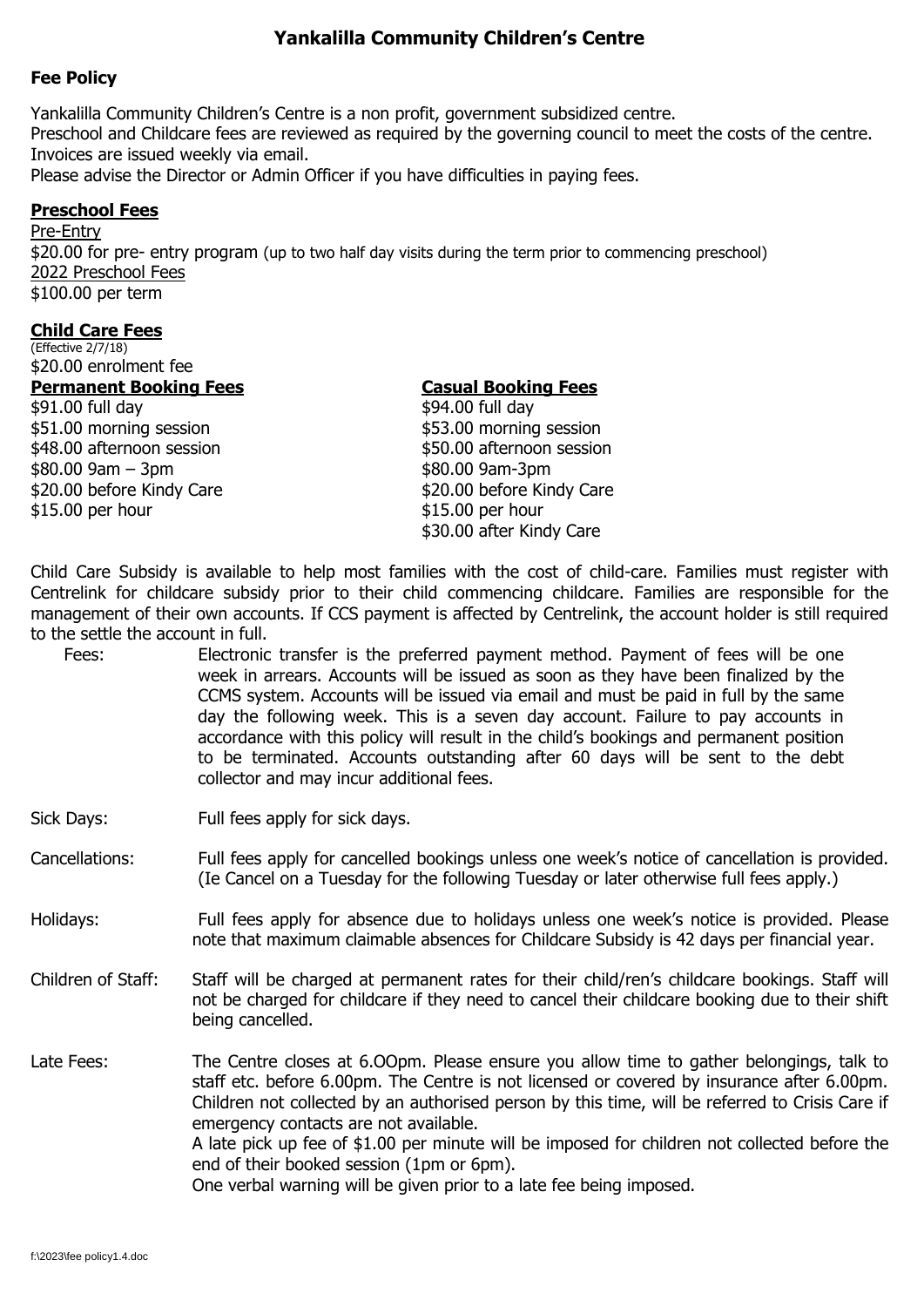Public Holidays: Childcare fees will not be charged Catastrophic Fire Danger Days: Childcare fees will not be charged when the centre is forced to close due to the declaration of a catastrophic danger day in the Mount Lofty Fire Ban District.

### **PRESCHOOL FEES**

A preschool invoice will be issued by week 2 of each term. Payment is due by Friday of week 3. Payment can be made via Electronic Funds Transfer to:

Yankalilla Community Children's Centre BSB: 105 092 ACC: 023 737 940

OVERDUE FEES

Collection Procedure

Week 4 – Text Message – Preschool fees are now due. Please pay ASAP.

- Week 5 Text Message Your preschool account of xxx is now 14 days overdue. Please contact YCCC on 85582387 to pay immediately.
- Week 6 Admin Officer to prepare a list of overdue accounts for the Director. The Director will speak to families and discuss payment options.

#### **CHILDCARE FEES**

Childcare fees are due one week in arrears. Accounts are issued as soon as they have been finalized by the CCMS system (Approximately Tuesday the following week). Accounts are payable in full by the following week.(See below)

At the end of each week accounts are finalized and booking information sent to Centrelink. Usually by Tuesday of the following week CCS is applied to individual accounts and they can be issued to families. 7 days after invoices are issued – payment is due.

Payment can be made via EFTPOS, direct debit or Electronic Funds Transfer to:

Yankalilla Community Children's Centre BSB: 105 092

ACC: 028 494 240

#### OVERDUE FEES

- 14 days after fees are issued Text message: "Childcare fees of XXXX are overdue. Please make payment before 6pm Friday or future childcare bookings will be cancelled. Please contact YCCC immediately to discuss if required.
- 21 days after fees are issued If no payment received. Text message: Childcare bookings for XXX and XXX have been cancelled and their permanent position at the centre has been terminated.

NOTE:

- The admin officer will notify staff of the cancellation of childcare bookings via the staff communication book and reminded that no further bookings can be taken for that child/family.
- If parents bring children to the centre after care has been cancelled staff will inform them that their child/children is not on the childcare list and that they will need to speak to the Director or admin officer.
- Accounts outstanding after 60 days will be presented to Governing Council for approval to send to the debt collector.

#### OVERDUE ACCOUNT – PAYMENT PLAN

- Written with Director or Admin Officer
- Regular payments must cover existing weekly bookings plus portion of outstanding fees
- Any default on agreed payment plan will result in immediate cancellation of future childcare bookings and termination of child's permanent position at the centre.